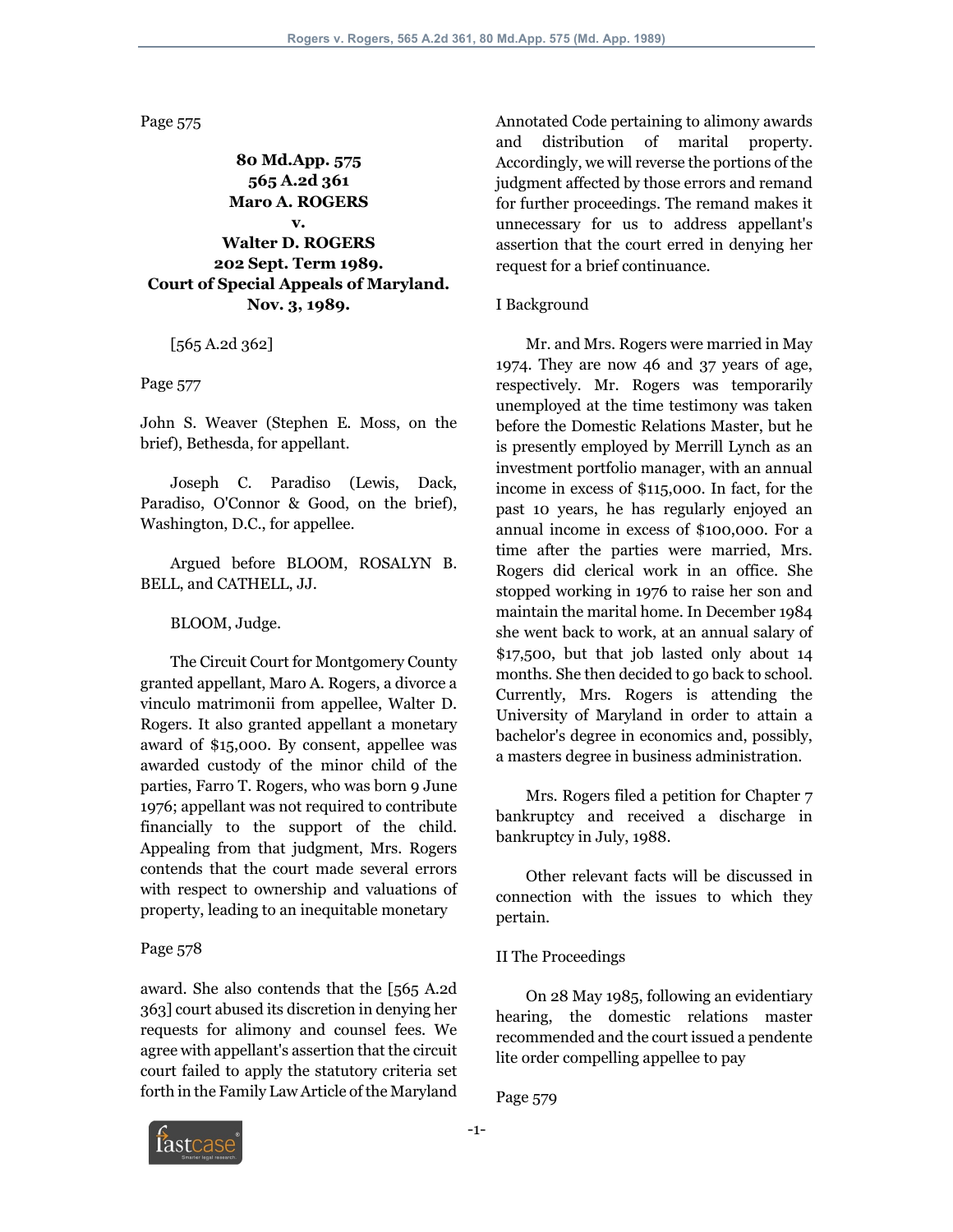appellant \$300 per month as alimony and \$1,400 as child support. On 19 September 1985 there was a second pendente lite order relating to visitation. Alimony was continued at \$300 per month; child support was reduced to \$1,000 per month.

 Testimony on the merits of the case was presented to a master on July 20, 21, 22, and 24, 1987. The master issued his Proposed Recommendations on October 28, 1987; Mrs. Rogers filed a Notice of Intention to Except; and the master eventually issued his Report and Recommendations on April 22, 1988. The master recommended a monetary award of \$12,000 to Mrs. Rogers but no award of alimony or counsel fees. Apparently because the parties were discussing settlement, the exceptions were not set for hearing until December 7, 1988. Pointing out that the evidence was stale, <sup>1</sup> appellant requested that the case be sent back to the master or, in the alternative, that the court receive additional evidence. The court opted to accept additional testimony at the hearing on appellant's exceptions and set that hearing for December 7, 1988. Appellant's request that the hearing be postponed until after December 23 was denied. She failed to appear for the December 7 hearing, at which time Mr. Rogers presented fresh evidence as to value of the former marital home, which was then occupied by Mrs. Rogers, and his new home in New Jersey, which he had purchased subsequent to the separation of the parties. Evidence was presented as to Mr. Rogers's income, and he testified that Mrs. Rogers was then working. He furnished no details as to the nature of her employment or her salary.

### Page 580

 The court, apparently basing its decision on the master's findings as modified or supplemented by the evidence it heard, adopted the master's recommendations except[565 A.2d 364] for the monetary award, which it increased from \$12,000 to \$15,000.

### III Discussion

#### A. Marital Property and the Monetary Award

 Based on the testimony before him, the master made certain findings of fact concerning the parties' properties. He found the total value of all marital property to be \$269,980, but we cannot tell how he arrived at that figure, since he made specific findings of value only as to certain items of property and never resolved the dispute between the parties as to the ownership of other items. And although the master concluded that Mrs. Rogers made some monetary contributions from funds sent to her by her family in Iran, he made no determination as to whether such contributions resulted in any of the parties' properties being non-marital in whole or in part. The master found that the largest single item of marital property was a home in New Jersey purchased by Mr. Rogers in his sole name, having a net value of \$174,000. Each party was found to have an IRA, with the husband's being worth \$5,000 more than the wife's, but no specific value was stated as to either. Each party was found to own an automobile, with the values of the vehicles being about equal. The furniture in the former marital home, then being occupied by the wife, was found to be worth \$2,500; the value of the furniture in the husband's house in New Jersey was found to be \$3,230. According to the master, "[t]he only property interest that seems to be in dispute is as to a piano valued at \$5,000 and some rugs valued at \$28,000." The dispute was as to ownership. Mr. Rogers claimed that these items were jointly owned marital property; Mrs. Rogers insisted that they belonged to her parents. That dispute was not resolved, although Mr. Rogers at some point relinquished any claim to the rugs and piano.

#### Page 581

 As a consequence of the evidentiary hearing before him in December, 1988, the chancellor found that Mrs. Rogers had

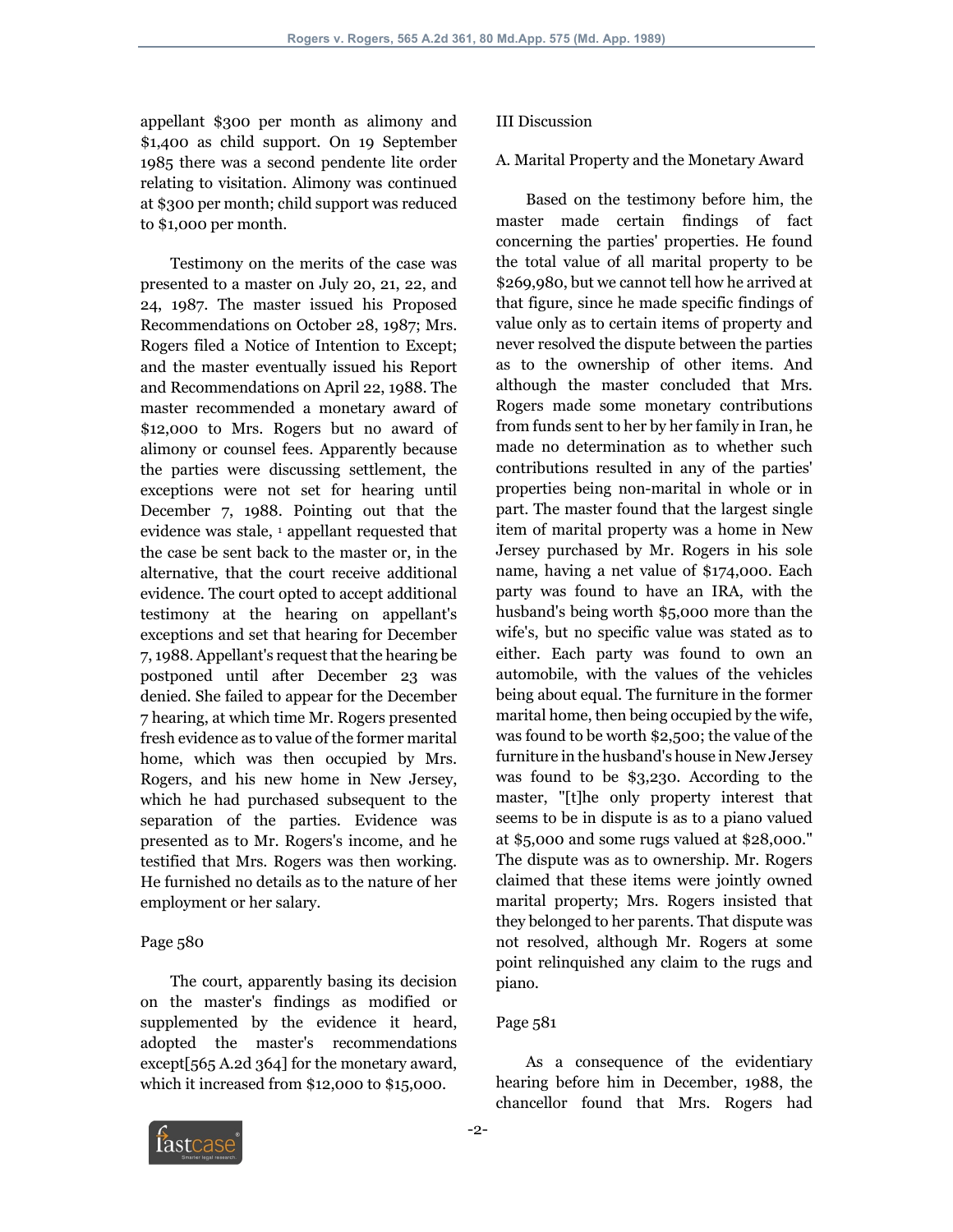possession of the piano and rugs, and since Mr. Rogers had relinquished any claim to them he saw no issue to resolve concerning those items. Based on the master's findings, the chancellor noted that the remaining items of personal property located in the respective homes of the parties are of about equal value. That left, in his view, only the former marital domicile and the husband's new home in New Jersey as marital property. In accordance with the testimony he heard, the chancellor found the net value of the former to be \$100,000 and the net value of the latter to be \$65,000. Based on those values, "and the other factors considered by the master," the chancellor deemed it appropriate to increase the monetary award from \$12,000 to \$15,000, which he thought "would equitably adjust the property rights of the parties."

 The court's findings and conclusions as to property and value, based largely upon those of the master, were rife with error.

### (1) Statutes

 We begin our discussion with a summary of the applicable statutory law. 2 Md.Fam.Law Code Ann., Title 8, subtitle 2, authorizes a court, upon granting a divorce or annulment, to resolve disputes between the parties with respect to the ownership of property (§ 8-202) and to grant a monetary award as an adjustment of the equities and rights of the parties concerning marital property (§ 8-205). Marital property is defined in § 8-201(e) as property, however titled, acquired by one or both parties during the marriage, excluding property acquired before the marriage, acquired by inheritance or gift from a third party, excluded by valid agreement, or directly traceable to any of those non-marital sources. If there is any dispute as to whether certain property is marital property, the court shall determine

Page 582

which property is marital property.  $\S 8$ -203(a). The court is also required to determine the value of all marital property. § 8-204. If disposition of the marital property in accordance[565 A.2d 365] with ownership or title will be inequitable, the only means of adjusting the equities is a monetary award; the court may not transfer the ownership of property from one spouse to the other. § 8-  $202(a)(3)$ .

 With those statutory precepts in mind, we turn to appellant's complaints of judicial errors involving the parties' properties and the monetary award of \$15,000.

## (2) The Gaithersburg Property

 The jointly owned marital residence in Gaithersburg, Maryland, was purchased by the parties in 1977 for \$74,000. The chancellor found that property to have a present net value (market value less mortgage) of \$100,000. The court appears to have found that home to be marital property in its entirety. But in so doing, it ignored uncontradicted (and uncontroverted) evidence that Mrs. Rogers made a contribution of \$10,000 toward the purchase of that property, using money that was part of a larger sum she had received from her mother. Although Mrs. Rogers took rather inconsistent positions regarding these funds in requesting relief, her testimony concerning her receipt of the money from her mother was that it was given to her to hold for her mother's benefit. She put the money in a separate account but, with her mother's permission, used \$10,000 as a down payment on the house with the understanding that it would be replaced in the separate bank account. Mr. Rogers, on the other hand, asserted that the money was a wedding gift.

 This conflicting testimony created a dispute as to whether the Gaithersburg home was entirely marital property or partly marital and partly non-marital property. Was the \$10,000 a wedding gift from appellant's mother, as contended by appellee? If so, was it

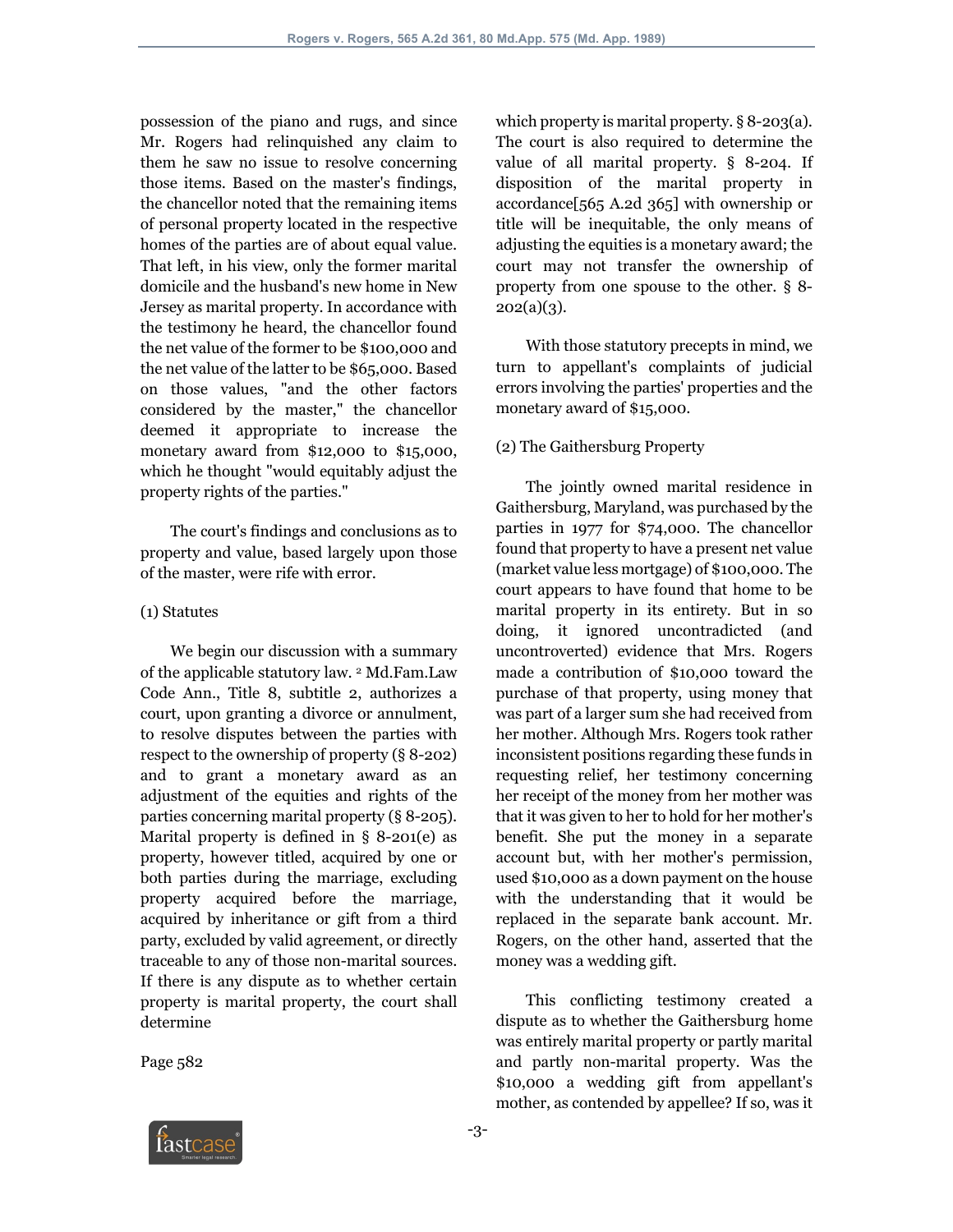a gift to both bride and groom or, as would appear to be more consistent with appellant's uncontradicted evidence as to how the money was sent and how she handled it, a gift to her alone? Or was the money,

# Page 583

as appellant contended, given to her in trust, to hold for her mother? And if given in trust, was it later converted to a loan by appellant's mother's authorization to use it as a down payment on the realty? Finally, if the \$10,000 became a loan to enable the parties to acquire the marital home, was the loan to Mrs. Rogers or to both parties? The court may infer any one of the above possibilities from the testimony of the parties and the surrounding circumstances; and the resolution of the dispute as to whether the property is entirely marital or partially non-marital will depend upon which inference the court chooses to draw.

 If the \$10,000 used as the down payment on the home was a gift to both husband and wife, the property was entirely marital. If it was a gift to the wife alone, the money was her non-marital contribution and the property is partly marital and partly non-marital. See Harper v. Harper, 294 Md. 54, 448 A.2d 916 (1982). The subsequent gift by the wife to the marital unit could not transmute non-marital property to marital. Watson v. Watson, 77 Md.App. 622, 638, 551 A.2d 505 (1989). On the other hand, if the parties acquired property with money given to Mrs. Rogers in trust by her mother, that property would equitably belong to appellant's mother.

It is one of the fundamental principles of equity that where property is purchased, and the legal title is taken in the name of one person, while the purchase price is paid by another, but not as a loan to the grantee, nor from any natural or moral obligation to provide for the grantee, a resulting trust arises by implication of law in favor of the person

paying the purchase price, unless a different intention is shown.

 Sines v. Shipes, 192 Md. 139, 153, 63 A.2d 748 (1949). Where, as may be the case here,

only a portion of the consideration is so paid a resulting trust may arise in favor of the payor

in such proportion as the part paid by him bears to the total purchase price, unless he manifests an intention that no resulting trust should arise or that a resulting

# Page 584

trust to that extent should not arise. Fasman v. Pottashnick, supra,[565 A.2d 366] 188 Md. 105] at 109 [51 A.2d 664 (1947) ].

 Levin v. Levin, 43 Md.App. 380, 387, 405 A.2d 770 (1979).

 The concept of a loan creates, in turn, a new set of problems. If the \$10,000 down payment on the house was a loan, a marital debt in that amount was created, which if still existing would reduce the net value of this property, as marital property, from \$100,000, as found by the court, to \$90,000. 3 See Zandford v. Wiens, 314 Md. 102, 108, 549 A.2d 13 (1988); Schweizer v. Schweizer, 301 Md. 626, 637-37, 484 A.2d 267 (1984); Harper, supra.

 We have discussed at some length the testimony concerning Mrs. Rogers's \$10,000 contribution to the purchase price of the Gaithersburg property; the possible inferences that may be drawn from that testimony; and the effects that each inference might have on the question as to identification and valuation of marital property, in order to emphasize that there exists a genuine dispute on matters affecting the identity and valuation of marital property. The failure of the court even to address that dispute, much less resolve it, was error. Because that error affected the monetary award, the award must be vacated.

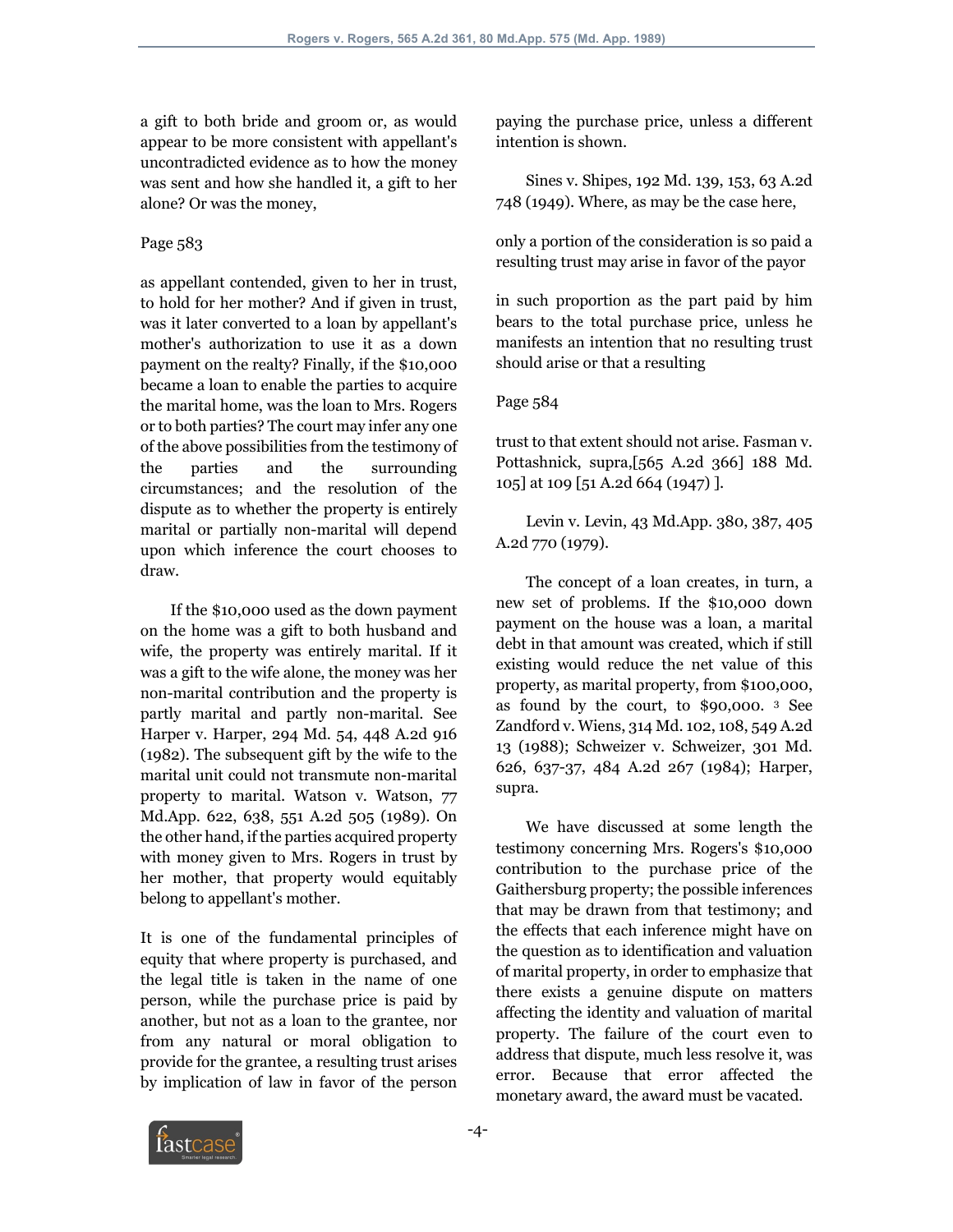## (3) The New Jersey Home

 The master's conclusion that the net value of appellee's new house in New Jersey is \$174,000 was obviously erroneous. Based on "fresh" testimony, the chancellor found the net value of that property to be \$65,000, the evidence before him reflecting a market value of \$215,000 and a mortgage debt of \$150,000. That net value of the property, however,

# Page 585

is not reflective of the issue to be resolved by the court, which was the value of the marital property. In this case, the value of the marital property exceeds the net value of the property itself because not all of the mortgage debt is marital debt.

 As explicated by the Court of Appeals in Schweizer v. Schweizer, supra, there is a difference between a "marital" debt and a "non-marital" debt. The former is a debt that is directly traceable to the acquisition of property; the latter is not traceable to the acquisition of property. "That part of marital property which is represented by an outstanding marital debt has not been 'acquired' for purpose of an equitable distribution by way of a monetary award. Therefore, the value of marital property is adjusted downward by the amount of the marital debt." 301 Md. at 637, 484 A.2d 267. Consequently, as the Court pointed out in Niroo v. Niroo, 313 Md. 226, 545 A.2d 35 (1988), the critical question is not whether marital property is encumbered by a secured debt; it is whether the debt is traceable to the acquisition of marital property.

 With that distinction in mind, we turn to the facts of the case before us. The only evidence presented to the chancellor as to the value of the New Jersey property came from appellee and an expert witness produced by him. They agreed that the property was worth \$215,000. To arrive at the net value of \$65,000 the court subtracted from \$215,000

the sum of \$150,000, which was the approximate balance of the debt secured by the current mortgage on the property. But not all of that debt was marital debt. The original purchase money mortgage was \$113,000. That was a marital debt because it was a debt incurred to acquire the property. Appellant subsequently refinanced the loan, increasing the mortgage indebtedness, and used the additional funds (about \$37,000) to pay some of his personal debts. The original mortgage balance at the time of the refinancing was a marital debt; the difference between that amount and the amount of the refinanced mortgage debt was non-marital debt.

# Page 586

 The court was required by statute to determine the value of the marital property. [565 A.2d 367] It found the net value of the New Jersey property to be \$65,000. We assume that the court regarded the net value of the real estate to be the same as the value of the marital property. If so, its finding, \$65,000, was clearly erroneous; if not, the failure to make a finding as to the value of this item of marital property was error.

# (4) Personal Property

 The court adopted, without change, the master's findings and recommendation as to personal property. The recommendation, in effect, was to leave the personalty where it was, i.e., to let each party keep, as his or her own property, that which was then in his or her possession because they were of "about equal value."

 That disposition may have been permissible with respect to the furniture in the New Jersey home, valued by the master at \$3,230, since that furniture was acquired solely by Mr. Rogers after the separation of the parties. It may also have been allowable with respect to the parties' automobiles, provided each was titled in the sole name of the spouse in possession. It was contrary to law with

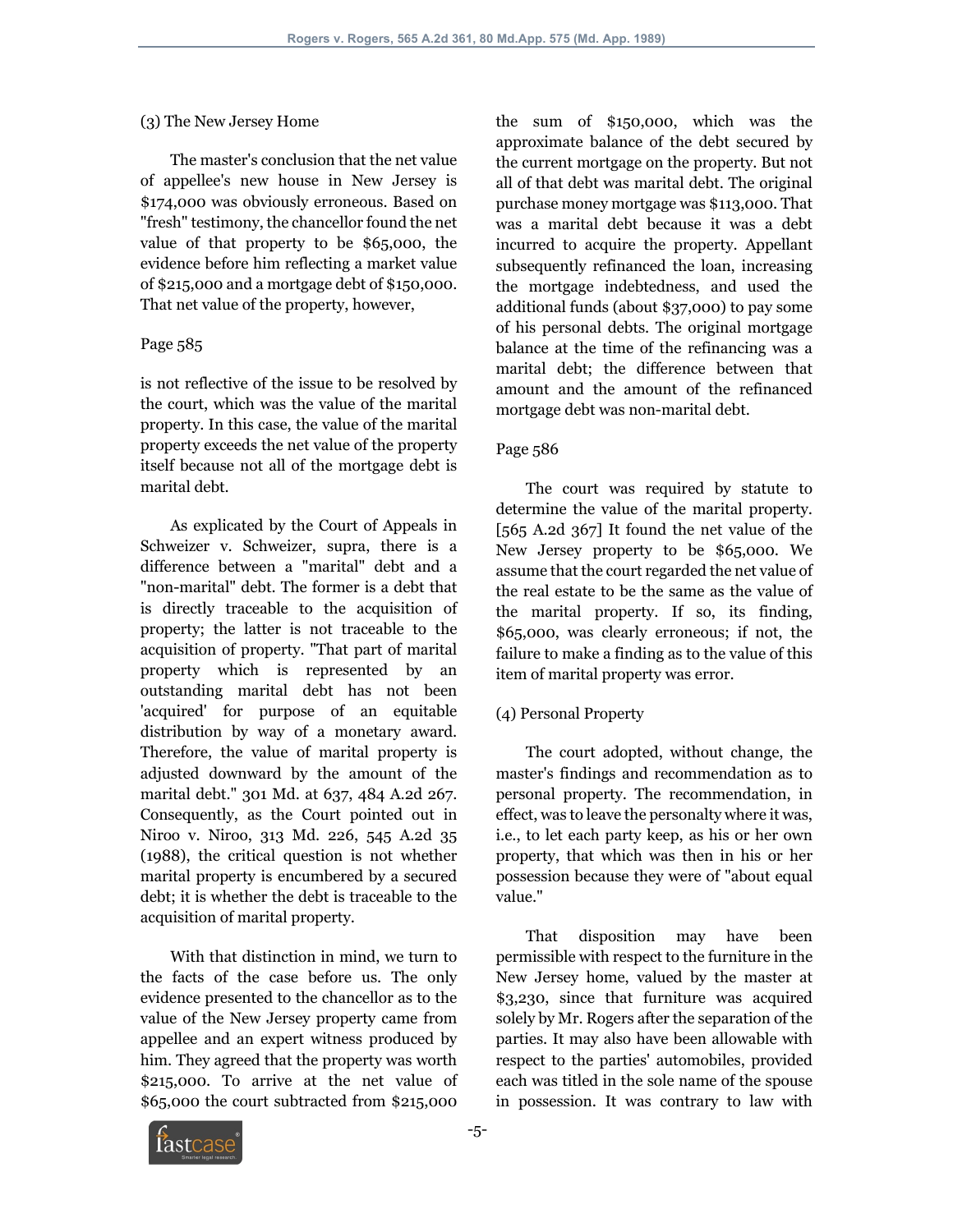respect to the furniture in the Gaithersburg home which, so far as the evidence discloses, was acquired by the parties jointly while they lived together. Property so acquired is presumed to be jointly owned. See, Bender v. Bender, 282 Md. 525, 386 A.2d 772 (1978). Allowing Mrs. Rogers to keep the household furnishings in her possession was tantamount to transferring ownership of that property from both parties to one of them. That the court is not authorized to do.  $\S 8$ -202(a)(3).

 The household furniture was found to be of relatively little value (\$3,230 for the furnishings in New Jersey; \$2,500 for those in Gaithersburg), so the erroneous disposition of some of that property was of limited significance. The court's handling of the matter of the piano and oriental rugs, which the master found to be worth \$5,000 and

### Page 587

\$28,000 respectively, may well have had a substantial impact on the monetary award. The ownership of those items was disputed. Mrs. Rogers testified that the rugs were sent to her by her family for safekeeping; at the hearing before the master she testified that they had been removed from the parties' house and placed in the home of appellant's sister. The piano, according to Mrs. Rogers, was purchased as an investment (on the theory that it would appreciate in value) out of the money Mrs. Rogers's mother had sent her to hold. Mr. Rogers, however, took the position that the rugs as well as the money used to buy the piano were gifts. What we said, supra, about the \$10,000 down payment on the house is equally applicable to this property. There was a dispute as to ownership, which translated to a dispute as to whether these items constituted marital property. The failure of the court to address and resolve that dispute was error. And that error was not cured or rendered harmless by Mr. Rogers's abandonment of his claim to the property. It appears that, in computing what would be a fair monetary award, the court as well as the master treated those items as marital property in the possession (and thus ownership) of Mrs. Rogers and "credited" her side of the ledger with \$33,000 of marital property belonging to her. If in fact the rugs belong to appellant's family and her mother is the equitable owner of the piano, this property is not marital property no matter who has possession of it. And if the piano and rugs were gifts, as appellee contended, they would be marital property only if given to both parties; if given to Mrs. Rogers only, they are non-marital.

 The court's failure to resolve disputes as to ownership of property and determine what property was marital, and its erroneous evaluation of the New Jersey property, which unquestionably had an effect on the monetary award, make it necessary for us to vacate the monetary award. Additionally, the erroneous de facto transfer of ownership of jointly owned personal property to Mrs. Rogers requires a remand for a proper disposition of that property.

## Page 588

## B. Alimony and Counsel Fees

 Our holding that the monetary award must be vacated requires us to set aside the alimony decision as well. Prahinski v. Prahinski, 75 Md.App. 113, 138, [565 A.2d 368] 540 A.2d 833 (1988). The two are interrelated and largely inseparable. Section 8-205(a)(9) provides that alimony is a factor to be considered in granting a monetary award; under  $\S$  11-106(b)(11)(ii), a monetary award is a factor to be considered in determining whether to award alimony and the duration and amount of alimony. See also Campolattaro v. Campolattaro, 66 Md.App. 68, 75, 502 A.2d 1068 (1986).

 On the basis of the record in this case, we would set aside the denial of alimony as an abuse of discretion in any event. According to the evidence before the master when he recommended that no alimony be awarded,

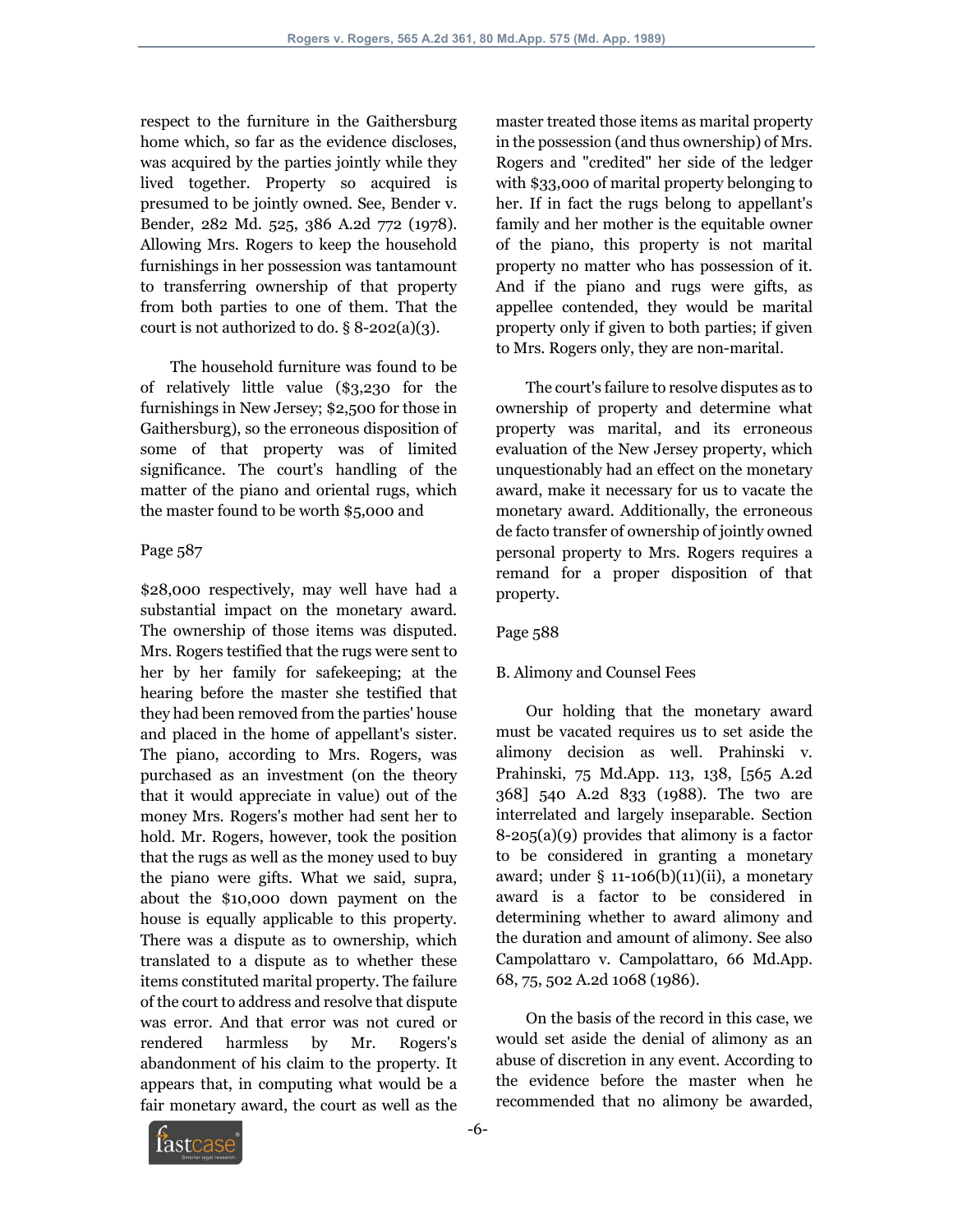Mr. Rogers had secured employment and was earning in excess of \$100,000 per year, with which he had to provide support for himself and the parties' minor child. There had been a brief hiatus in his employment, but his past record indicated that employment with annual earnings in excess of \$100,000 was the norm for him. On the other hand, according to the evidence before the master, Mrs. Rogers was unemployed; she was a full-time student at the University of Maryland, working toward a bachelor of arts degree in economics with the hope that she would then go on to acquire an MBA degree. Early in the marriage she was employed for about nine months, doing clerical work in an office and earning about \$800 per month. Then the parties moved to Maryland and she worked until her son was born. In December 1984, when Farro was 8 1/2 years old, Mrs. Rogers again obtained a clerical job in an office, at an annual salary of \$17,500. That job lasted a little over a year; she was laid off in February 1986. Unable to secure other employment, she decided to go back to school and further her education.

 When the exceptions to the master's report came on for hearing in December 1988, appellant sought a brief postponement because she had examinations to prepare for and

## Page 589

term papers to write. Obviously, then, she was still going to school. The court refused to grant her request for a continuance, and she did not appear for the hearing. Mr. Rogers appeared, however, and after testifying that his annual salary is \$115,000 plus bonuses, stated that appellant told him she had secured employment. He did not know where she was working, what type of work she was doing, whether it was full or part-time, or what she earned.

 The calculation, distribution, and duration of an award of alimony is governed by statutory standards. Md. Family Law Code Ann., § 11-106 sets out factors to be considered by the trial judge in determining the appropriate duration and amount of alimony:

 (a) Court to make determination.--(1) The court shall determine the amount of and the period for an award of alimony.

 (2) The court may award alimony for a period beginning from the filing of the pleading that requests alimony.

 (3) At the conclusion of the period of the award of alimony, no further alimony shall accrue.

 (b) Required considerations.--In making the determination, the court shall consider all the factors necessary for a fair and equitable award, including:

 (1) the ability of the party seeking alimony to be wholly or partly self-supporting;

 (2) the time necessary for the party seeking alimony to gain sufficient education or training to enable that party to find suitable employment;

 (3) the standard of living that the parties established during their marriage;

(4) the duration of the marriage;

 (5) the contributions, monetary and nonmonetary, of each party to the well-being of the family;

 (6) the circumstances that contributed to the estrangement of the parties;

(7) the age of each party;

Page 590

 (8) the physical and mental condition of each party;

 (9) the ability of the party from whom alimony is sought to meet that party's needs

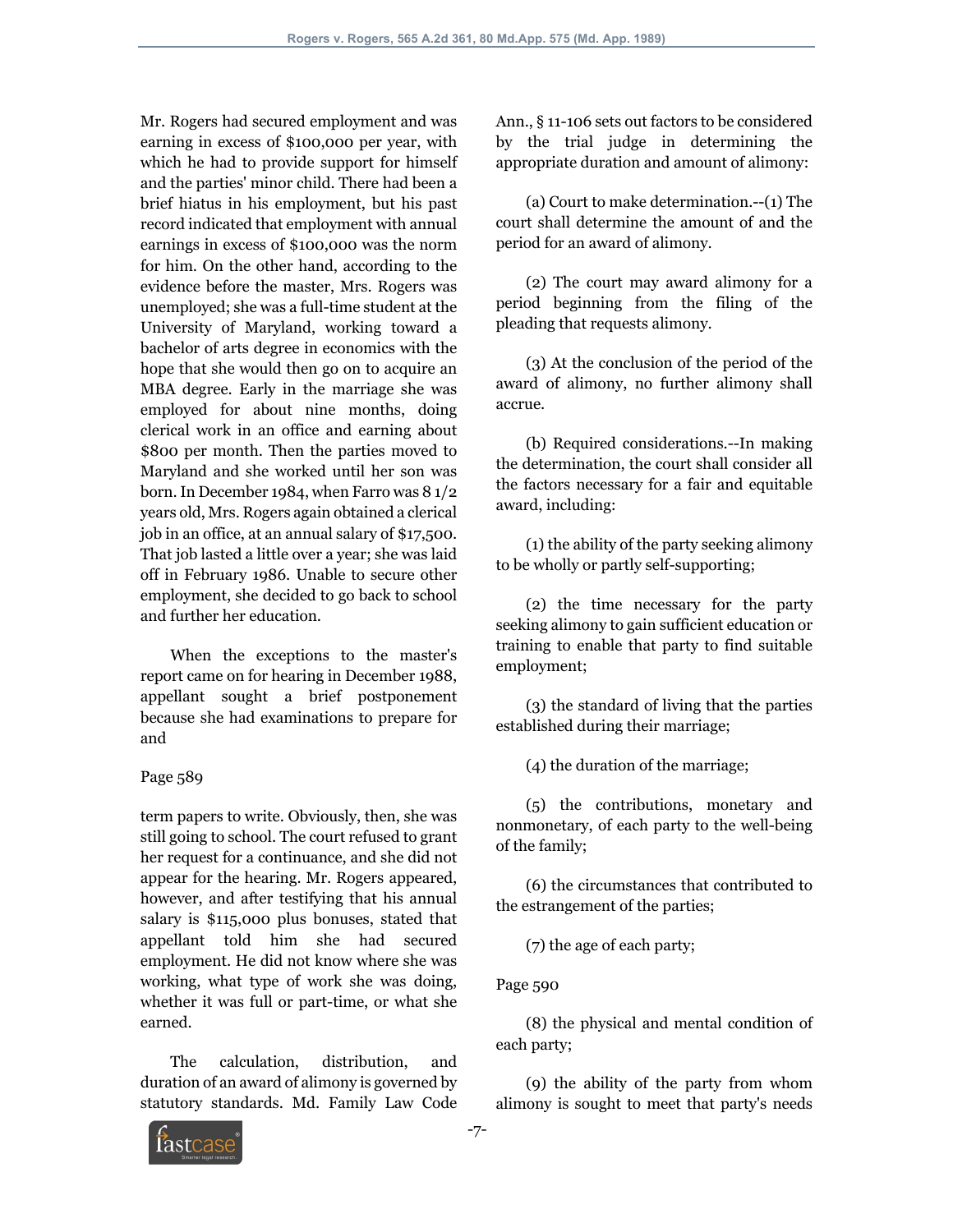while meeting the needs of the party seeking alimony;

 (10) any agreement between the parties; and

 $[565 \text{ A}.2d \text{ 369}]$  (11) the financial needs and financial resources of each party, including:

 (i) all income and assets, including property that does not produce income;

 (ii) any award made under §§ 8-205 and 8-208 of this article;

 (iii) the nature and amount of the financial obligations of each party; and

 (iv) the right of each party to receive retirement benefits.

 (c) Award for indefinite period.--The court may award alimony for an indefinite period, if the court finds that:

 (1) due to age, illness, infirmity, or disability, the party seeking alimony cannot reasonably be expected to make substantial progress toward becoming self-supporting; or

 (2) even after the party seeking alimony will have made as much progress toward becoming self-supporting as can reasonably be expected, the respective standards of living of the parties will be unconscionably disparate.

 This statute made a substantial change in the purpose and policy behind the standard to determine whether, and if so, how much alimony should be awarded. Before its enactment,

[i]t was a basic concept of alimony that a financially dependent spouse (at least one who was not at fault for the destruction of the marriage) should be able to maintain the same standard of living to which that spouse had become accustomed during the marriage, provided, of course, that the other party could afford it.

 Holston v. Holston, 58 Md.App. 308, 321, 473 A.2d 459 (1984).

## Page 591

 The present social policy behind an award of alimony is the need to rehabilitate the dependent spouse so she or he may become economically self-sufficient. Holston, supra; Rosenberg v. Rosenberg, 64 Md.App. 487, 497 A.2d 485 (1985). The economics of a division of one household into two may compel both parties to live at a lower standard of living than they had previously enjoyed. The new Family Law Statute established that the primary purpose of alimony is to be rehabilitative, instead of punitive or compensatory, i.e., to enable the dependent spouse to become financially independent. This policy, however, does not relieve the economically superior and independent spouse of his or her obligation to supplement the income of the dependent spouse. When the dependent spouse reaches the limit of his or her earning capacity and is still living at an unconscionably disparate level, alimony may be awarded indefinitely in an effort to alleviate this imbalance.

 Neither the chancellor nor the master gave any explanation for denying alimony. We have often said that a trial judge is presumed to know the law and apply it, Campolattaro, 66 Md.App. at 79, 502 A.2d 1068, but that presumption is rebuttable. Id. at 80, 502 A.2d 1068. Of course, the mere fact that the chancellor has failed to articulate the reasons for his decision does not prevent us from affirming that decision on appeal. In such a case, we can look to the record as a whole to garner support for the chancellor's decision. Newman v. Newman, 71 Md.App. 670, 678, 527 A.2d 61 (1987).

 On the basis of the record in this case, however, we see no logical reason for denying alimony. Neither party was found to be at

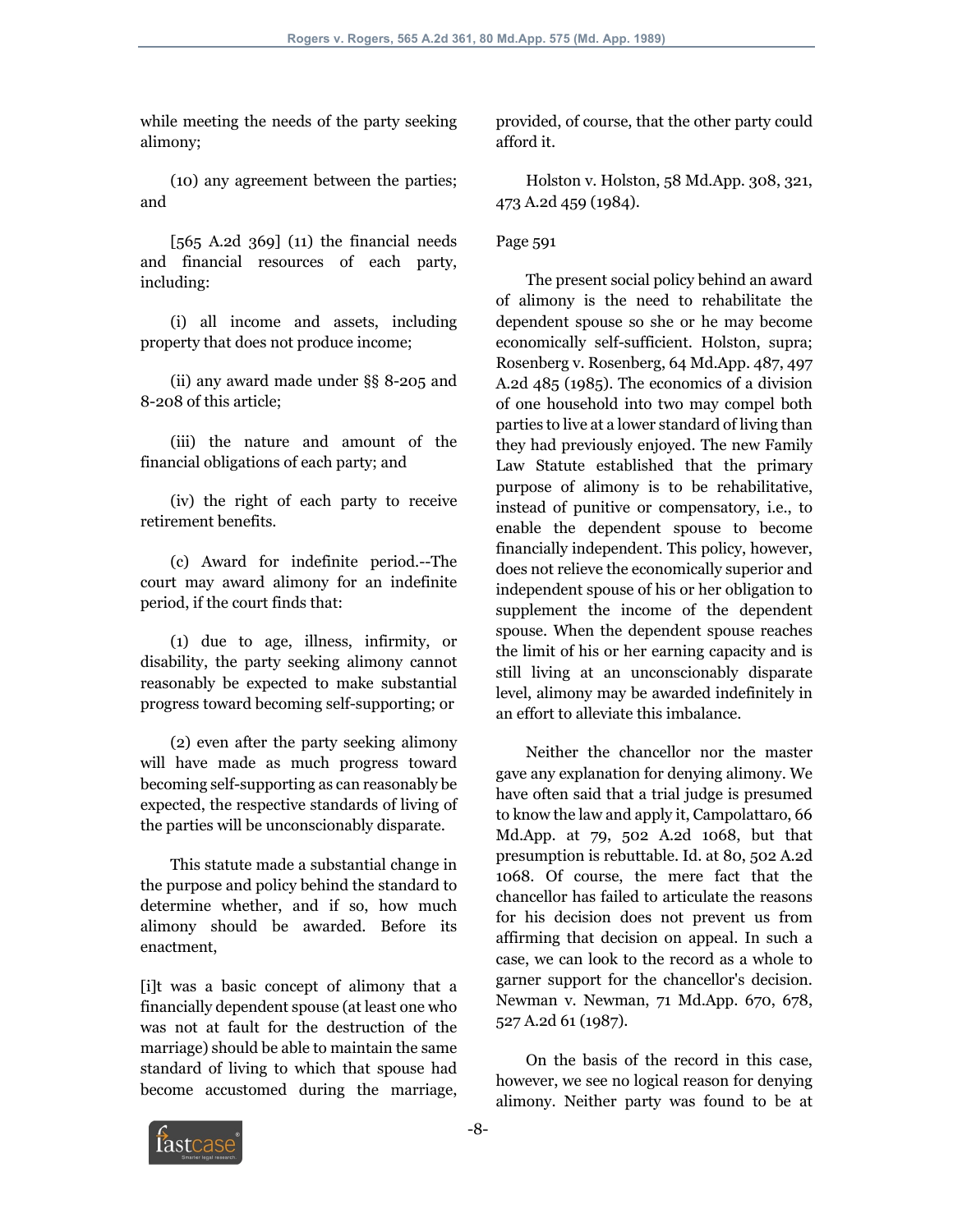fault; the divorce was granted on the nonculpable grounds of two years separation. It would seem, therefore, that a gross disparity in income, which ordinarily translates into a gross disparity in standards of living, would be an unconscionable disparity.

 Appellee has custody of and, at present, sole financial responsibility for the support of the parties' minor son.

### Page 592

But even giving full credence to the testimony concerning the expenses incurred in meeting that responsibility, Mr. Rogers's financial status is still far superior to that of Mrs. Rogers. His earnings are in excess of \$9,000 per month; hers are a matter of pure conjecture, but she can hardly be earning, as a full-time student, more than a small fraction of appellee's salary plus bonuses. Furthermore, according to the uncontradicted evidence in this case, the highest [565 A.2d 370] salary appellant ever earned in this country was \$17,500 per year.

 In Holston v. Holston, supra, we held that, where it was unlikely that the wife would be able to earn a salary even approaching that of her husband after obtaining a college degree and marketable employment skills, an award of rehabilitative alimony for three years instead of indefinite alimony was an abuse of discretion. In Holston, the husband had earned over \$86,000 in each of the previous two years, whereas the wife had last worked as a secretary at the University of Maryland Medical School, a position paying \$13,000 per year at the time of trial. We concluded that if she re-entered the job market at a comparable salary her earnings would be less than 15% those of the husband, and even if she were to use the three years of alimony to return to college and earn a degree before entering the job market, there would be no reason to expect that the respective standards of living of the parties would no longer be "unconscionably disparate." The facts reflective of disparity of income in this case are remarkably similar to those in Holston. And here there was not even an award of rehabilitative alimony to cover the period of time during which Mrs. Rogers seeks to further her education and acquire marketable employment skills.

 Much of what we have said about alimony is applicable to the denial of counsel fees. In any proceeding for alimony, alimony pendente lite, or modification or enforcement of an award of alimony, the court has the authority at any point in the proceeding to order either party to pay to the other an amount for the reasonable and necessary expense of

## Page 593

prosecuting or defending the proceeding, which includes suit money, counsel fees, and costs.  $\S$  11-110(a) and (b). Subsection (c) of  $\S$ 11-110 requires the court to consider:

 1. the financial resources and financial needs of both parties; and

 2. whether there was substantial justification for prosecuting or defending the proceeding.

 Subsection (d) authorizes the court to award reimbursement for reasonable and necessary expenses previously paid.

 Alimony was very much an issue in this case, and, as we have heretofore concluded, Mrs. Rogers was justified in prosecuting a claim for alimony. Also, as we have pointed out, supra, Mr. Rogers has financial resources greatly exceeding those of Mrs. Rogers, and she certainly has needs that she cannot meet. The master recommended against an award of counsel fees on two bases: (1) Mrs. Rogers's indebtedness to her previous attorneys for counsel fees in the amount of \$7,624.30 4 had been discharged in bankruptcy, along with other debts, and (2) she will eventually receive half of the proceeds from the sale of the

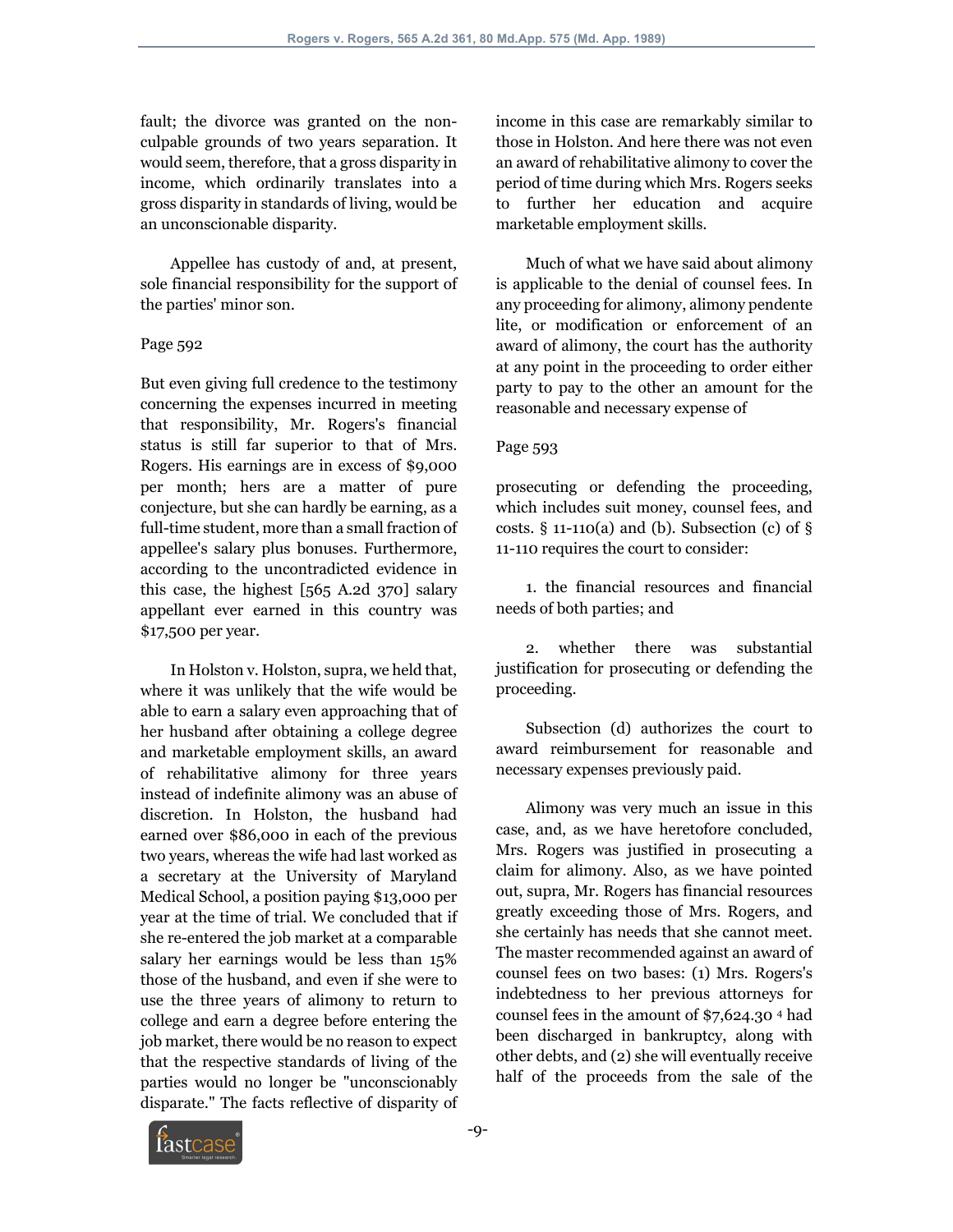Gaithersburg property, which was found to have a net value of \$100,000.

 Although no longer legally obligated for counsel fees incurred prior to her discharge in bankruptcy, appellant has become liable for extensive counsel fees incurred since the discharge in bankruptcy. Those fees, at least, come within the purview of § 11-110. Furthermore, the court may not have taken into account the fact that it does have authority, under § 11-110(d), to order reimbursement for fees already paid. The facts that appellant borrowed the money to pay those fees and is no longer legally bound to repay those loans do not preclude the court from ordering reimbursement if it believes that reimbursement is appropriate.

### Page 594

 In Wassif v. Wassif, 77 Md.App. 750, 765, 551 A.2d 935 (1989), we pointed out that just because marital assets are divided equally hardly means the wife is in an equal position to pay, or should be required to pay, her attorneys' fees and other costs of the divorce proceeding. Here the court, on the assumption that Mrs. Rogers would eventually receive about \$50,000 from the sale of the former marital home, granted [565 A.2d 371] her a monetary award of \$15,000. Even if she is not legally obligated to repay her family the money she borrowed, she has incurred additional debts since being discharged in bankruptcy. Obviously, the income from \$65,000 will not cover those debts; the judgment rendered in this case would cause her to invade the capital to pay debts, leaving her without a home, without alimony, and with limited resources. On the facts of this case, we believe the denial of counsel fees to be an abuse of discretion. In Wassif, supra, we held an award of just \$500 counsel fees, under less egregious circumstances (a monetary award of \$83,976.50 and \$500 per week alimony in addition to half the jointly owned assets) was a clear abuse of discretion.

### Summary

 We hold that the court erred not only by failing to identify and failing properly to value marital property but also by transferring ownership of property. As a result of these errors, we must reverse the monetary award and remand the case for further proceedings relating thereto and for an appropriate disposition of jointly owned personalty. Inasmuch as the master never made adequate findings of fact as to the identity and valuation of all marital properties, another evidentiary hearing will be required.

 We also reverse the denial of alimony and counsel fees, holding that those denials, on the basis of the evidence before the court, constituted abuses of discretion. Since the court will have to conduct another evidentiary hearing on the property issues, it should receive fresh evidence as to the current incomes and needs of both parties. It may even

### Page 595

be possible at this time to produce evidence relative to Mrs. Rogers's prospects for future earnings.

 Since we remand for further proceedings, including the taking of additional testimony, it will not be necessary for us to address appellant's complaint that the denial of her request for a continuance was an abuse of discretion.

 The granting of the divorce and the provisions of the judgment pertaining to custody of the parties' minor child are not challenged. We affirm those portions of the judgment.

 JUDGMENT AFFIRMED IN PART AND REVERSED IN PART; CASE REMANDED FOR FURTHER PROCEEDINGS IN ACCORDANCE WITH THIS OPINION.

### COSTS TO BE PAID BY APPELLEE.